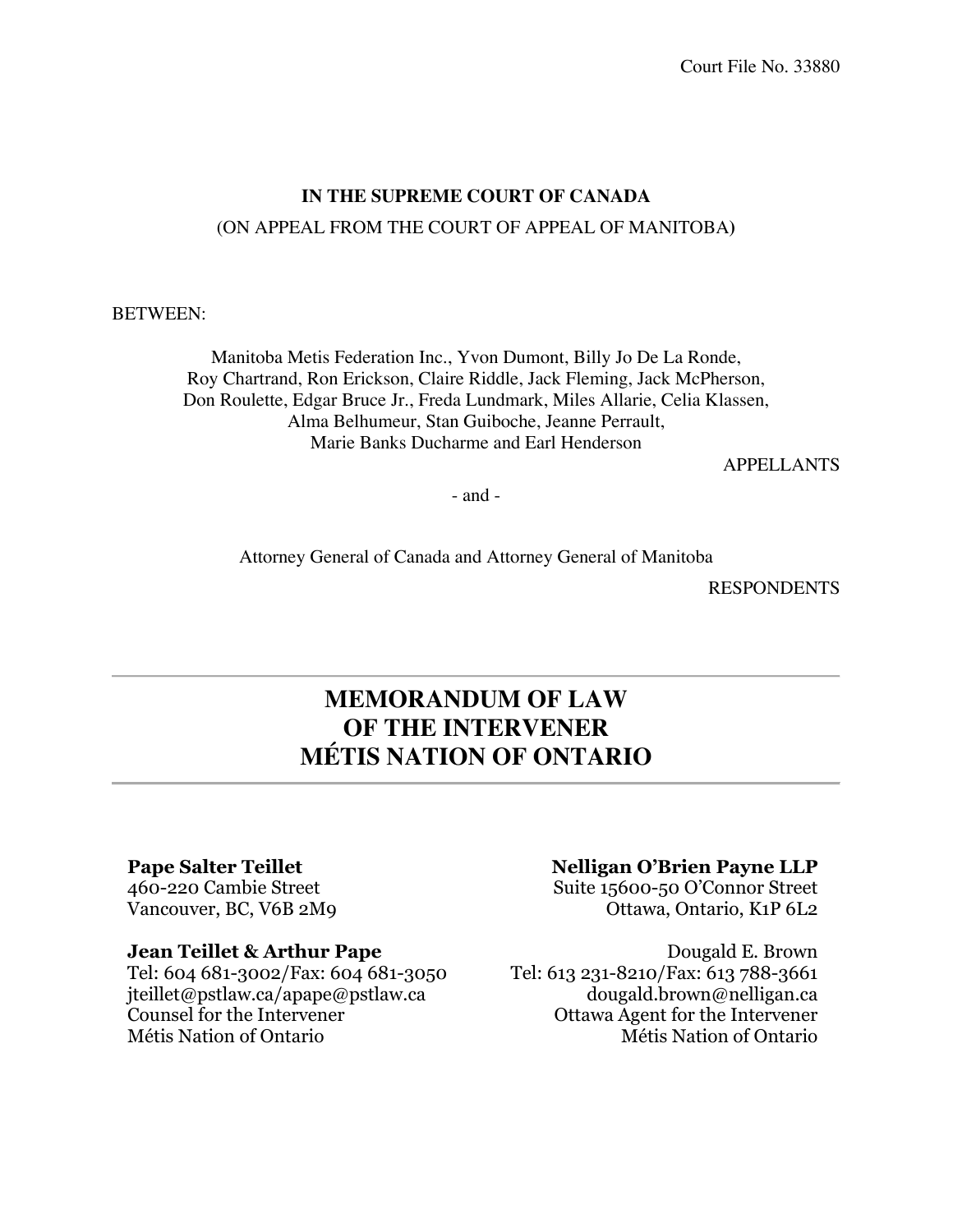## TO:

**Rosenbloom, Aldridge, Bartley & Rosling The Construction Burke-Robertson** 440-355 Burrard St. 70 Gloucester Street Vancouver, BC, V6C 2G8 COMPUTE: CONSERVENTING MANAGEMENT Oftawa, Ontario, K2P 0A2

**Thomas R. Berger, Q.C., James Aldridge, Q.C., Harley Schachter** Tel: 604 684-1311/Fax: 604 684-6402 Tel: 613 236-9665/Fax: 613 235-4430

# **Deputy Attorney General of Canada Deputy Attorney General of Canada**

Department of Justice Department of Justice Prairie Region 234 Wellington Street 301-310 Broadway Avenue Room 216 Winnipeg, Manitoba, R3C 0S6 **Ottawa, Ontario, K1A 0H8** 

Counsel for the Respondent, The Attorney General of Canada

# Attorney General of Manitoba<br>
Gowling Lafleur Henderson

**Department of Justice Barristers & Solicitors** Constitutional Law Branch Suite 2600, 160 Elgin Street 1205-405 Broadway Ottawa, Ontario, K1P 1C3 Winnipeg, Manitoba, R3C 3L6

# Heather Leonoff, Q.C. & Michael Conner<br>
Henry S. Brown, Q.C.

Tel: 204 945-0679/Fax: 204 945-0053 Tel: 613 233-1781/Fax: 613 563-9869 Email: Heather.leonoff@gov.mb.ca Email: henry.brown@gowlings.com Email: Michael.conner@gov.mb.ca Counsel for the Respondent, the Attorney General of Manitoba

1000-10025 – 102A Avenue Suite 2600, 160 Elgin Street Edmonton, Alberta, T5J 2Z2 Ottawa, Ontario, K1P 1C3

Tel: 780 643-0858/Fax: 780 643-0852 Tel: 613 233-1781/Fax: 613 563-9869 Doug.titosky@gov.ab.ca henry.brown@gowlings.com Counsel for the Intervener, the Attorney General of Alberta

Robert E. Houston, Q.C.

Counsel for the Appellant Ottawa Agent for the Appellant

**Mark Kindrachuk** Christopher Rupar Tel: 306 975-4765/Fax: 306 975-5013 Tel: 613 941-2351/Fax: 613 954-1920 Email: Mark.Kindrachuk@justice.gc.ca Email: Christopher.Rupar@justice.gc.ca Ottawa Agent for the Respondent, The Attorney General of Canada

Ottawa Agent for the Respondent, the Attorney General of Manitoba

# Attorney General of Alberta **Gowling Lafleur Henderson**

Aboriginal Law Barristers & Solicitors

**Douglas B. Titosky Henry S. Brown, Q.C. Henry S. Brown, Q.C.** Ottawa Agent for the Intervener, the Attorney General of Alberta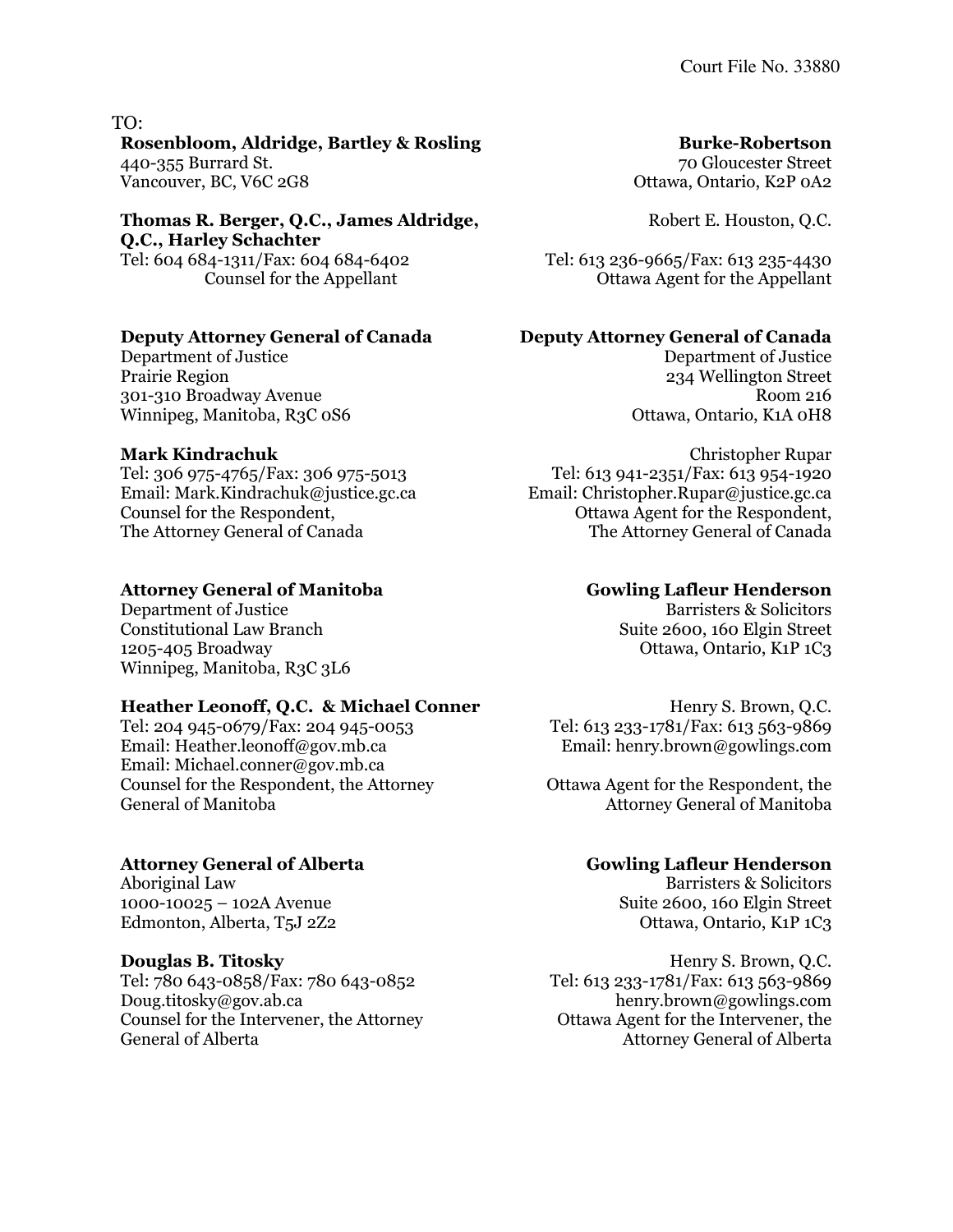## **Attorney General of Saskatchewan Gowling Lafleur Henderson**

820-1874 Scarth Street Suite 2600, 160 Elgin Street Regina, Saskatchewan, S4P 4B3 (and the control of the control of tawa, Ontario, K1P 1C3)

mitch.mcadam@gov.sk.ca henry.brown@gowlings.com Counsel for the Intervener, the Attorney General of Saskatchewan

## **Métis National Council Maclaren Corlett**

### **Clem Chartier, Q.C., Marc LeClair, Kathy L. Hodgson-Smith**

Tel: 613 232-3216/Fax: 613 232-4262 Tel: 613 233-1146/Fax: 613 233-7190 Counsel for the Intervener, the Métis National Council

## **Métis Nation of Alberta Burke-Robertson LLP**

JTM Law 70 Gloucester Street 28 Hawthorn Avenue **Ottawa, Ontario, K2P 0A2** Toronto, Ontario, M4W 2Z2

Tel: 416 945-7958/Fax: 416 981-3162 Tel 613 236-9665/Fax: 613 235-4430 Jason@jtmlaw.ca rhouston@burkerobertson.com Counsel for Intervener, Métis Nation of Alberta Ottawa Agent for Intervener, Métis Nation

**P. Mitch McAdam Henry S. Brown, Q.C. Henry S. Brown, Q.C.** Tel: 306 787-7846/Fax: 306 787-9111 Tel: 613 233-1781/Fax: 613 563-9869 Ottawa Agent for the Intervener, the Attorney General of Saskatchewan

350 Sparks Street, Suite 201 50 O'Connor Street, Suite 1625 Ottawa, Ontario, K1R 7S8 Ottawa, Ontario, K1P 6L2

Gordon B. Greenwood

Ottawa Agent for the Intervener, the Métis National Council

**Jason Madden Robert E. Houston, Q.C. Robert E. Houston, Q.C.** of Alberta

Rath & Company Suite 300, 50 O'Connor Street Box 44, Site 8, Red River.1 Club 8, 2012 11:30 Ottawa, Ontario, K1P 6L2

**Jeffrey R.W. Rath & David Khan** Marie-France Major

Ottawa Agent for Intervener, Treaty One First Nations

# **Treaty One First Nations McMillan LLP**

Priddis, Alberta, T0L 1W0

Tel: 403 931-4047/Fax: 403 931-4048 Tel: 613 232-7171/Fax: 613 231-3191 jrath@rathandcompany.com marie-france.major@mcmillan.ca dkhan@rathandcompany.com Counsel for Intervener, Treaty One First Nations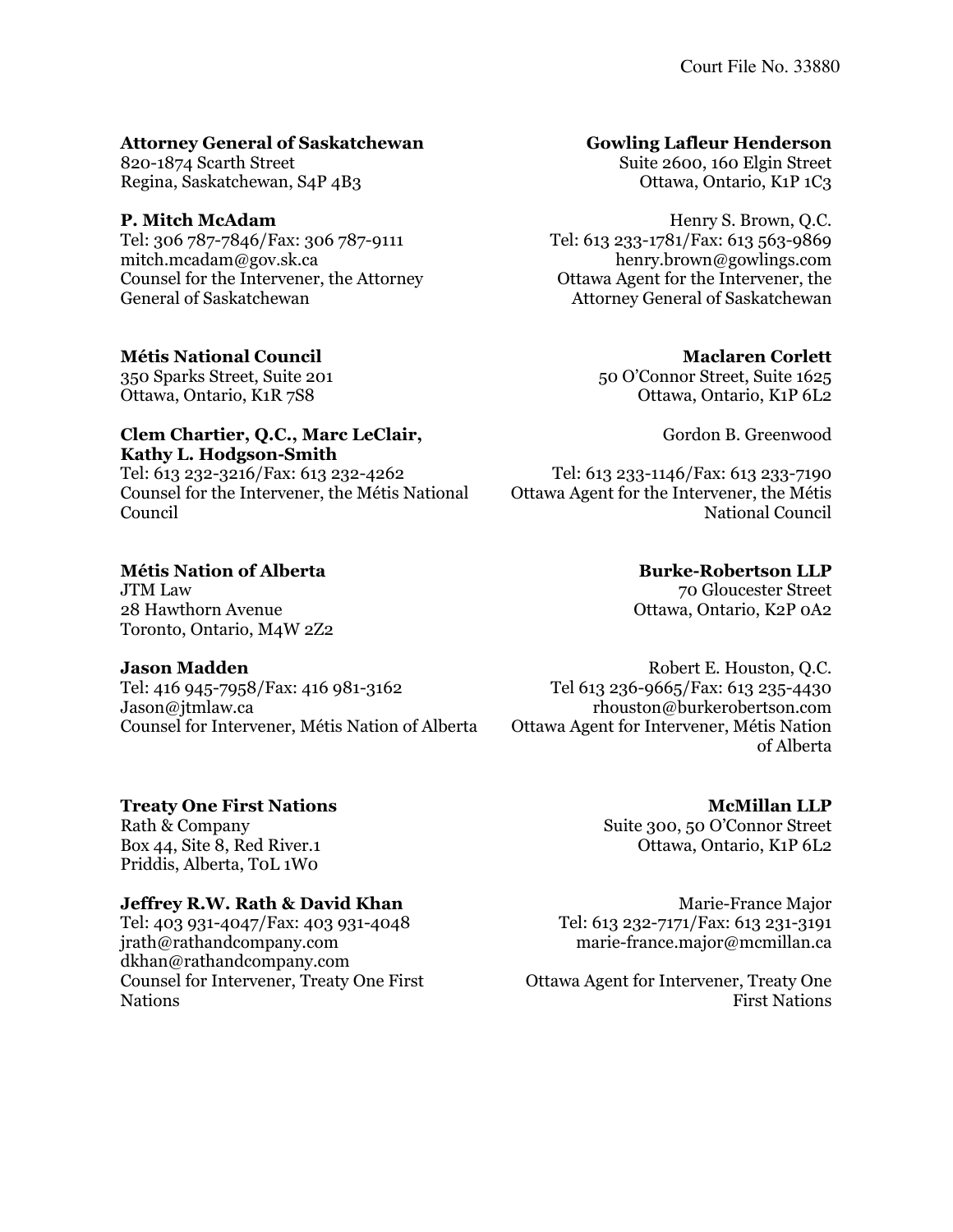# Assembly of First Nations **McMillan** LLP

Tel: 604 689-4421/Fax: 604 687-1941 Tel: 613 232-7171/Fax: 613 231-3191 Counsel for the Intervener, the Assembly of First Nations

Arvay Finlay 50 O'Connor Street 1350-355 Burrard Street Suite 300 Vancouver, BC, V6C 2G8 Ottawa, Ontario, K1P 6L2

**Joseph J. Arvay, Q.C.** Jeffrey W. Beedell jeff.beedell@mcmillan.ca Ottawa Agent for the Intervener, the Assembly of First Nations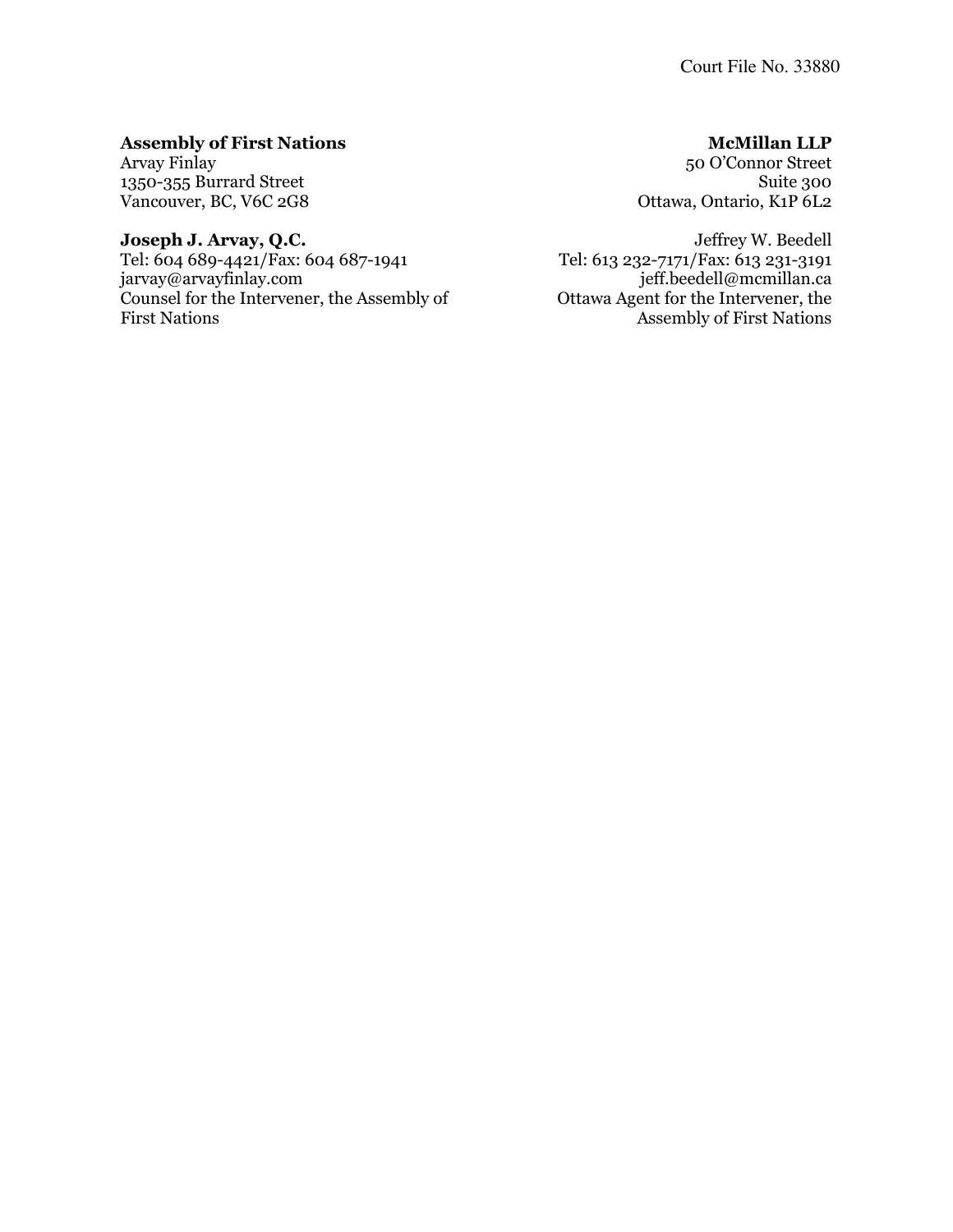# **Table of Contents**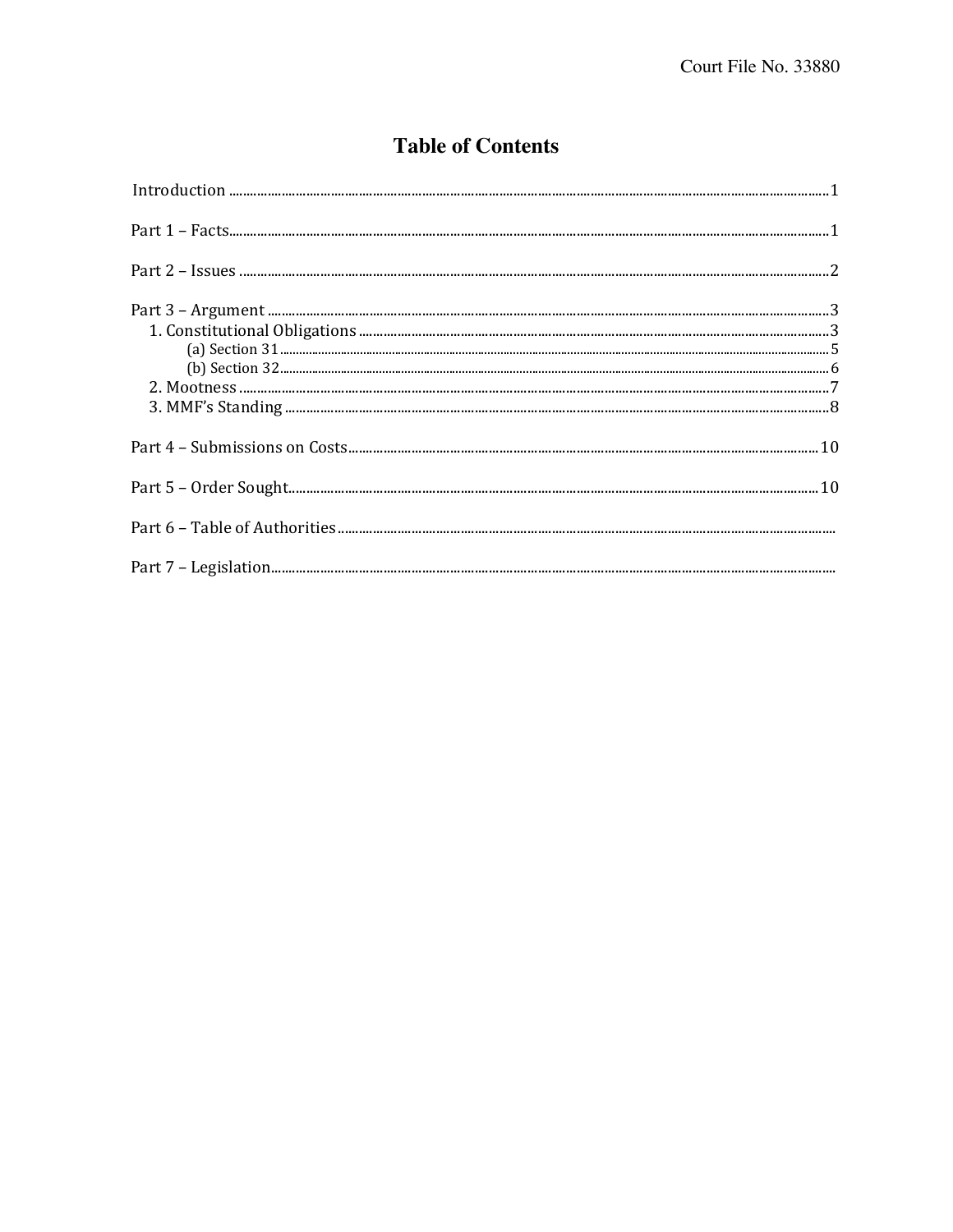### **Introduction**

1. This case is about the promises Canada made to the Red River Métis, in order to facilitate the entry of Manitoba into Confederation. The Red River Métis were Canada's "negotiating partners in the entry of Manitoba into Confederation."<sup>1</sup>

2. The promises are expressed in ss. 31 and 32 of the *Manitoba Act*, which is part of the Constitution of Canada. Those promises are constitutional obligations in two ways. First, because they are embedded in a constitutional statute. Second, because they were an essential component of nation building. The promises in ss. 31 and 32 were the mechanism used to give legal force and effect to the negotiated agreement between Canada, as represented by the Prime Minister and Sir George-Etienne Cartier, and the delegates of the Red River settlement.

… the *Manitoba Act* is not only a statute constituting the Province of Manitoba; it is also a statute constituting the union of Manitoba and Canada, and its constitutional provisions affect not only Manitoba but also the union … [It is the means by which the citizens of Manitoba] were induced to put an end to the Red River insurrection and to support the creation of a Province and its union with Canada only on the basis that their rights would be ensured for the future.<sup>2</sup>

# **Part 1 – Facts**

3. This intervener ("MNO") accepts the facts in the Appellants' Factum and adds the following.

4. Canada denies that the Red River Métis were a collective prior to passage of the *Manitoba Act*. 3 This is contradicted by the whole of the evidence, as well as by the Manitoba Provincial Court in *R. v. Goodon*, wherein the judge held that:

The Metis community of Western Canada has its own distinctive identity ... The Metis created a large interrelated community that included numerous settlements located in present-day southwestern Manitoba, into Saskatchewan and including the northern Midwest United States. This area was one community as the same people and their families used this entire territory as their homes ... Within the Province of Manitoba this historic rights-bearing community includes all of the area within the present boundaries of southern Manitoba from the present day City of Winnipeg and extending south to the United States and northwest to the Province of Saskatchewan including the area of present day Russell, Manitoba. 4

5. The historical and contemporary fact is that the Métis are a collective and an aboriginal people distinct from Indians. The Crown's position in the case at bar does not reflect the historic

<sup>1</sup> MNO Authorities, Tab 11: *R. v. Blais*, [2003] 2 S.C.R. 236, at para. 33.

<sup>2</sup> MNO Authorities, Tab 6: *Forest v. AG Manitoba,* [1979] M.J. No. 78, para. 31-32.

<sup>&</sup>lt;sup>3</sup> Canada's Factum, at para. 256.

<sup>4</sup> MNO Authorities, Tab 12: *R. v. Goodon*, 2008 MBPC 59, paras. 46-48.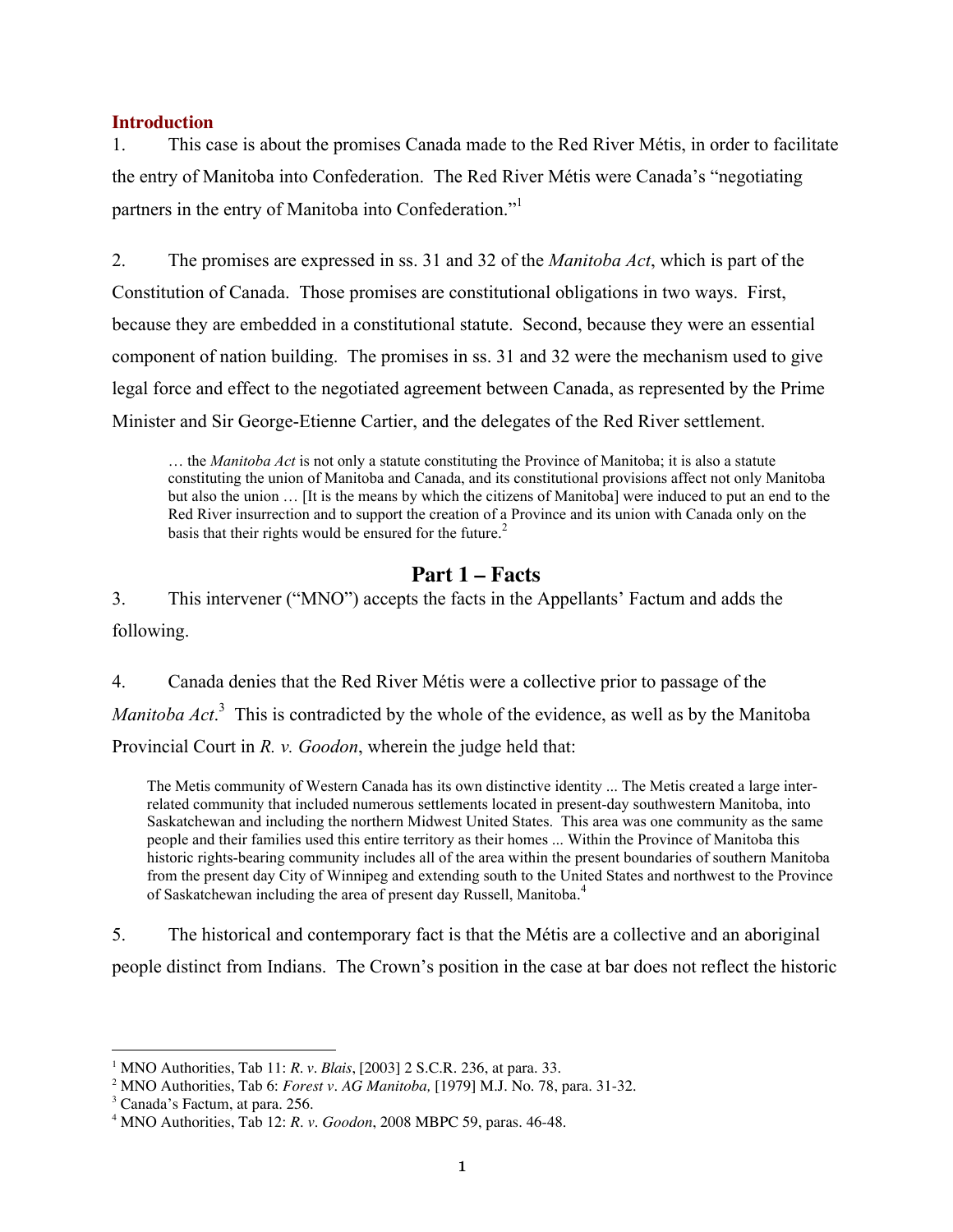facts with respect to the Métis collective culture. It reflects one thing only – Canada's historic administrative policy with respect to the Métis.

6. Aboriginal title is a collective interest. That does not mean that there are no individual, family or clan land holdings by the members of the aboriginal collective. It is true that the Métis did not hold or manage their customary lands in the same manner as their Indians neighbors and cousins. However, the evidence in the case at bar shows that the Métis were a people with a common culture and economy, who lived collectively "in large, clan-like groups of relatives, consisting of parents and children, brother and sisters, and in-laws."<sup>5</sup> They wanted to have their lands grouped together to continue that customary land use and occupation.

7. Manitoba is wrong when it states that, "even the buffalo hunt was carried out on an individual basis". <sup>6</sup> There is no evidence in the case at bar or any facts in any literature, academic writings, history or law to support Manitoba's statement.

8. The Court of Appeal erred when it held that there was "no evidence regarding ancestral links between the membership of the MMF and the Métis of the area prior to and at July 15, 1870."<sup>7</sup> In fact, the individual named plaintiffs are all members of the MMF and were or are members of its Board of Directors.<sup>8</sup> Manitoba conceded that, "eleven of the seventeen named Plaintiffs had ancestors who entered into transactions involving section 31 lands."<sup>9</sup> This is evidence that there are ancestral links between some of the membership of the MMF and the Métis in the area prior to and at July 15, 1870.

# **Part 2 – Issues**

9. This Intervener will address three issues raised by the Appellants, and submits that the Court of Appeal erred in:

- a. finding that the Crown fulfilled its constitutional obligations to the Métis pursuant to ss. 31 and 32 of the *Manitoba Act*;
- b. finding that case was moot; and
- c. denying standing to the Appellant, the Manitoba Metis Federation (the "MMF").

 $\overline{a}$ 5 Appellants Factum, para. 133.

<sup>6</sup> Manitoba's Factum, at para. 7.

<sup>&</sup>lt;sup>7</sup> Reasons of the Court of Appeal, at para. 253.

<sup>8</sup> MNO Authorities, Tab 3: *Dumont v. Canada (Attorney General),* 1987 CanLII 992 (MB QB) at p. 4.

<sup>9</sup> Manitoba's Factum, para. 178.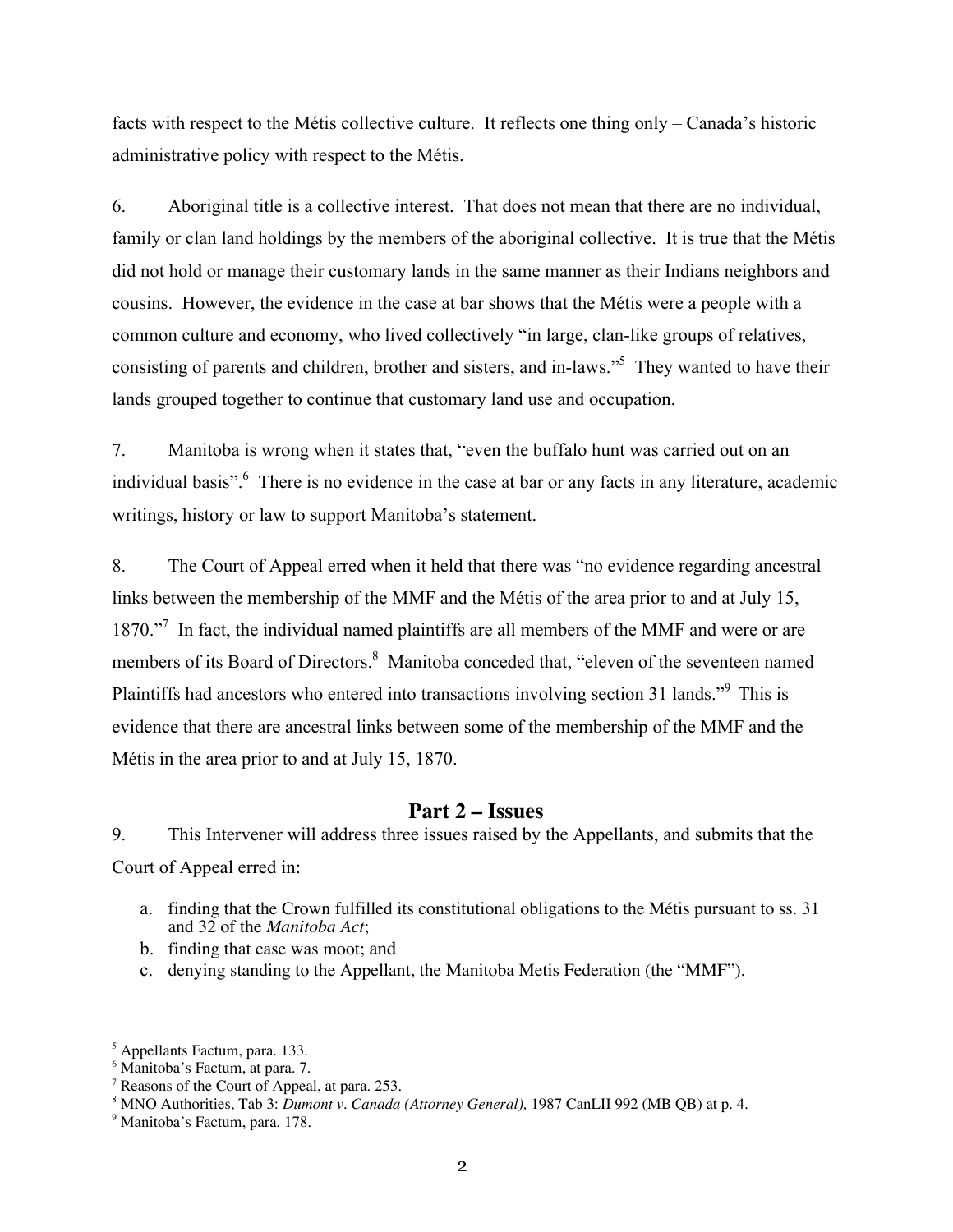# **Part 3 – Argument**

# **1. Constitutional Obligations**

10. The *Manitoba Act* was the result of a negotiated agreement between the Métis and Canada as negotiating partners in the entry of Manitoba into Confederation. The Métis "were induced to put an end to the Red River insurrection and to support the creation of a Province and its union with Canada only on the basis that their rights would be ensured for the future." $10$ Although speaking with respect to s. 91(1) of the *British North America Act, 1867*, the words of Lord Sankey L.C. are particularly apt:

Inasmuch as the Act embodies a compromise under which the original Provinces agreed to federate, it is important to keep in mind that the preservation of the rights of minorities was a condition on which such minorities entered into the federation, and the foundation upon which the whole structure was subsequently erected. The process of interpretation as the years go on ought not to be allowed to dim or to whittle down the provisions of the original contract upon which the federation was founded  $\dots$ <sup>11</sup>

11. Political compromises with aboriginal peoples were an important means of obtaining their goodwill and co-operation in the peaceful settlement and development of Canada. The fact that the obligations to the Metis were set out in s. 31 and 32, rather than in a formal agreement or treaty, should not be used to defeat or "whittle down" the substance of the obligation. It was on the basis of that compromise that the Métis agreed to the entry of Manitoba into Canada.<sup>12</sup>

12. In *Mahe*, dealing with French language education rights, this court addressed the need to respect such political compromises.

The provision … confers upon a group a right which places positive obligations on government to alter or develop major institutional structures. Careful interpretation of such a section is wise: however, this does not mean that courts should not "breathe life" into the expressed purpose of the section, or avoid implementing the possibly novel remedies needed to achieve that purpose.<sup>13</sup>

13. Sections 31 and 32 reflect a political compromise, but they also comprise terms of Confederation. The *Manitoba Act* needs to be understood and given effect in that context – the context of nation building.

 $\overline{a}$ <sup>10</sup> MNO Authorities, Tab 6; *Forest v. AG Manitoba,* [1979] M.J. No. 78, para. 31-32.

<sup>11</sup> MNO Authorities, Tab 10: In *Re: Authority of Parliament in relation to the Upper House*, [1980] 1 SCR 54, at p. 14-15, this court looked at whether pursuant to s. 91(1) of the *British North America Act, 1867* the Federal Parliament could abolish the Senate. In that context this court quoted with approval the words of Lord Sankey in *Re: The Regulation and Control of Aeronautics in Canada*, [1932] A.C. 54 at 70.

<sup>&</sup>lt;sup>12</sup> Appellant's Factum, paras. 34-37.

<sup>13</sup> MNO Authorities, Tab 8: *Mahe v. Alberta,* [1990] 1 S.C.R. 342, para. 37.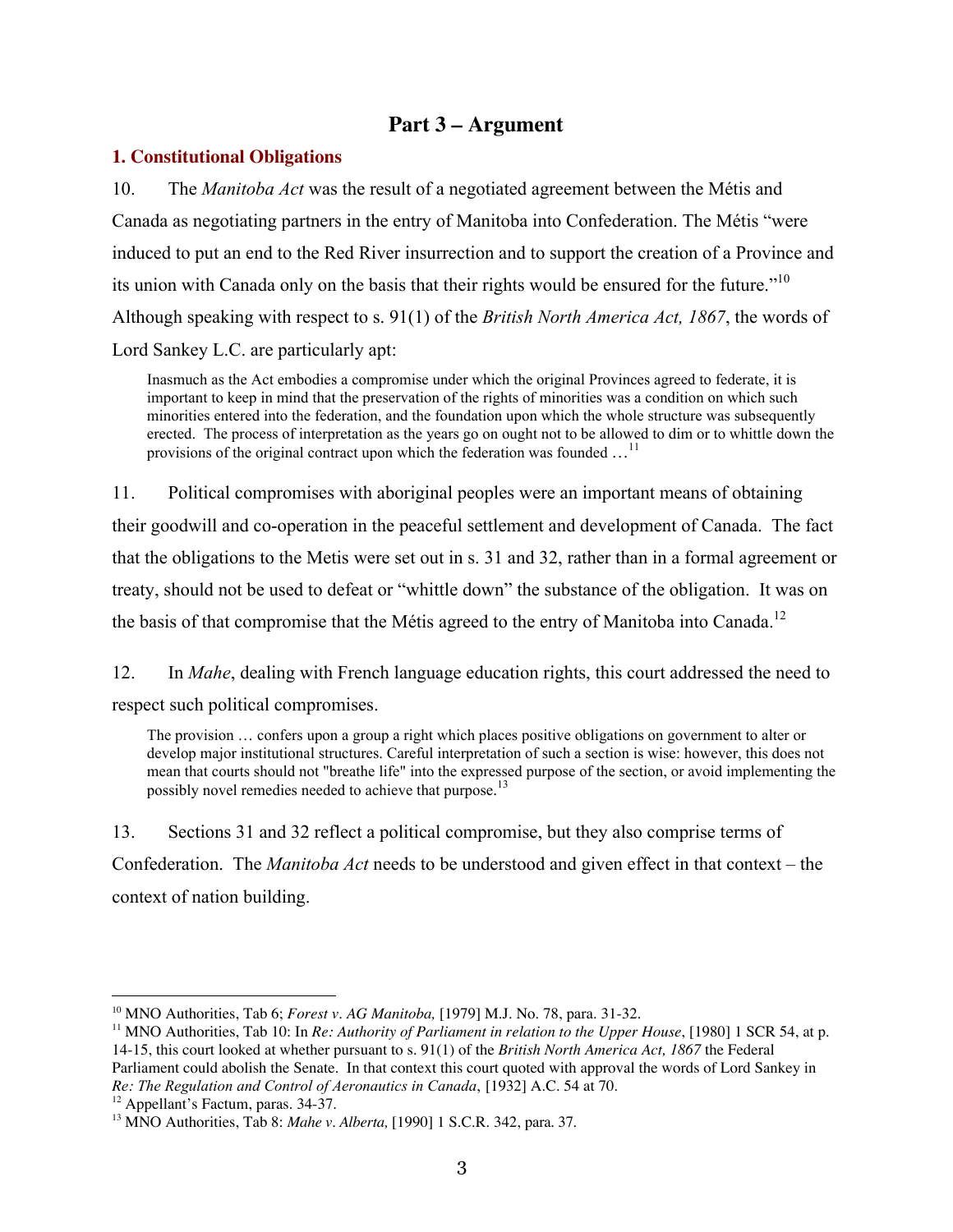14. The s. 31 obligation is expressly stated: to appropriate and grant 1.4 million acres of land to the children of the resident half-breed families, for two purposes - towards "the extinguishment of the Indian Title" and "for the benefit of the half-breed families." The s. 32 obligation is also expressly stated: to assure "to the settlers in the Province the peaceable possession of the lands now held by them," for the purpose of the "quieting of titles".

15. The Appellants submit that these are fiduciary and constitutional obligations that were breached by the Crown. The MNO agrees with the Appellants' submissions, and adds argument with respect to the constitutional nature of the obligations.

16. The Court of Appeal failed to conduct a purposive analysis of these constitutional provisions, which should have included the following: (1) the purpose of the negotiation process that resulted in these provisions of the *Manitoba Act* and the interests of the Métis that the provisions were intended to protect; (2) the parties' intension to create mutual obligations; and (3) the substance of the provisions, and the result of their implementation.

17. The purposes of ss. 31 and 32 were to provide certainty with respect to title and a benefit for the half-breed families. The interest intended for protection was land, to ensure a future for the Metis' culture and economy. Protecting that interest was to be accomplished by two specific mechanisms – establishing a land base for the Métis into the future, by land grants to their children (s. 31), and legally recognizing and confirming existing land holdings (s. 32).

18. Father Ritchot negotiated with the Prime Minister of Canada for the terms of a compromise that would enable Manitoba to enter Confederation and also provide security for the residents of Red River. Their negotiated agreement was ultimately expressed and given effect as legislation. The form does not justify confusion about the substance – that the *Manitoba Act* set out Crown obligations of a constitutional character, resulting from a negotiated agreement.

19. But such confusion did occur. The governments of Canada and Manitoba both acted as if the provisions of the *Act* and its implementation could be developed according to their own interests and convenience. Because the agreement was expressed in the form of legislation, the Prime Minister was able to unilaterally and fundamentally change the agreement in the process

4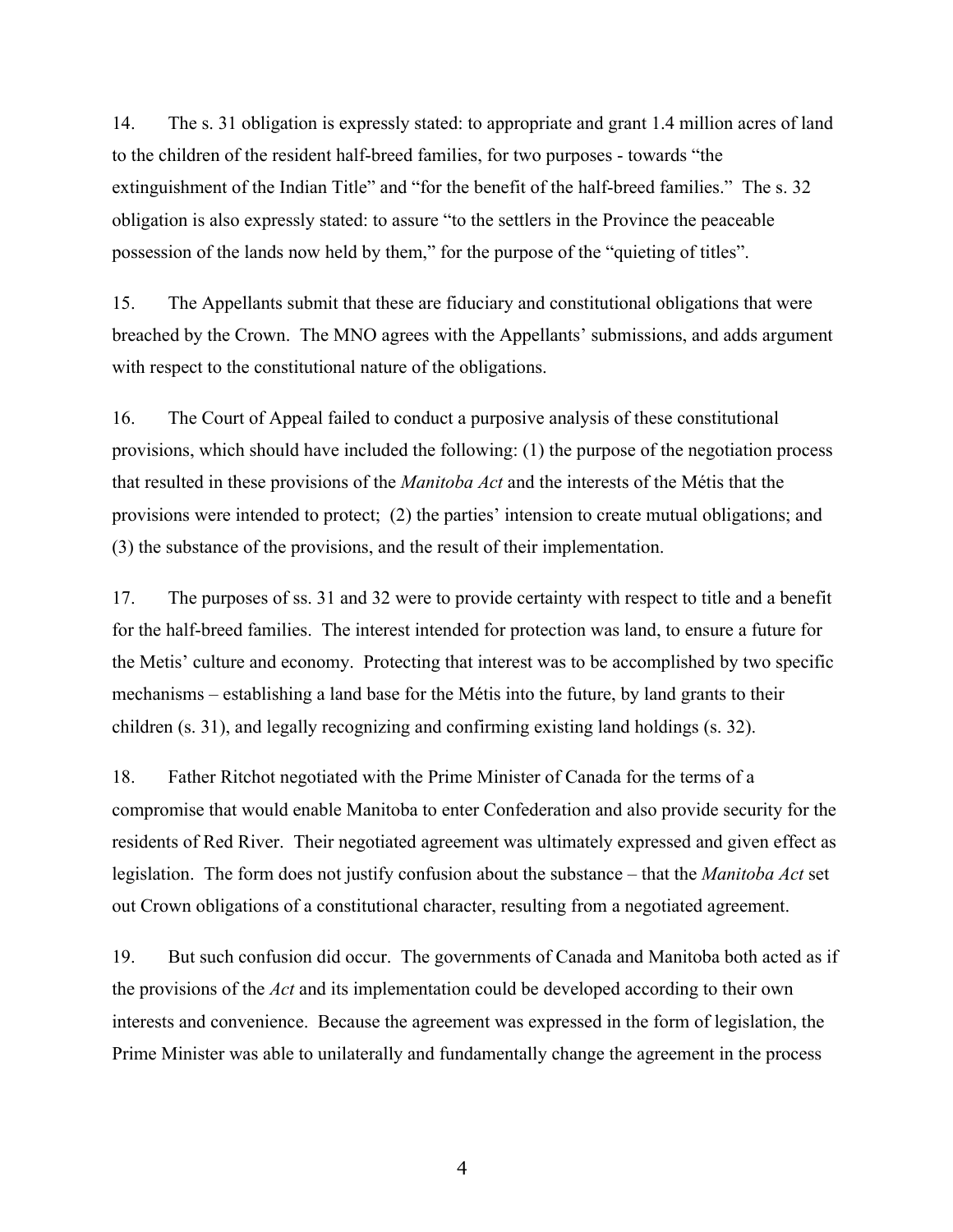of getting the legislation through the house.<sup>14</sup> The promise of future regulations allowed Cartier to mislead Ritchot into believing that local control over the land distribution and grants would be forthcoming.<sup>15</sup> Manitoba passed, amended and repealed a series of enactments designed to facilitate sales of the children's lands, regardless of whether the lands had actually been granted or the children had reached their majority.

20. The form of a constitutional obligation should not be used to diminish the substance of a Crown obligation, the need to implement it effectively, or the right to seek a remedy if the beneficiaries believe it has not been fulfilled. Constitutional obligations cannot be carried out in a manner that ultimately undermines or defeats the interest intended for protection. In short, it should not matter if the Crown's constitutional obligation is expressed orally, on the back of a napkin, in a treaty or in legislation.

### **(a) Section 31**

21. The discretion conferred on the Crown under s. 31 was limited by the express terms of the *Act* – it had to be exercised "for the benefit of the families of the half-breed residents" on proper principles and not in an arbitrary fashion. The Métis, one of the aboriginal peoples of Canada, should have been able to rely on that commitment and expect Crown discretion to be implemented in a timely and effective manner that actually provided the promised protection.

22. In the courts below there was discussion as to whether or not the Métis had "Indian Title" and the trial judge found that the reference to Indian Title in s. 31 was merely a "vehicle of convenience."<sup>16</sup> This denies the historical context. The history of dealing with aboriginal peoples and their land interests, including all historic treaties and modern land claims agreements, has always been based on uncertainty about the existence, nature and scope of aboriginal title. Indeed, the whole reason for extinguishing Indian Title is to achieve certainty.

23. It is also worthwhile recalling that at the time (1870-1885) uncertainty with respect to the nature of Indian Title was not limited to the Métis, as shown by the following 1886 remarks of Osborne J in *St. Catharines Milling*:

… the first objection of the learned counsel for the appellants is a very startling one, viz.: That the Act can have no application to the lands in question, inasmuch as at the time of Confederation the title to them was in the

<sup>&</sup>lt;sup>14</sup> Reasons of the Court of Appeal, para. 68.

<sup>&</sup>lt;sup>15</sup> Reasons of the Court of Appeal, para. 74-77.

<sup>&</sup>lt;sup>16</sup> Reasons of the Court of Appeal, paras.  $238(e)$  and  $242$ .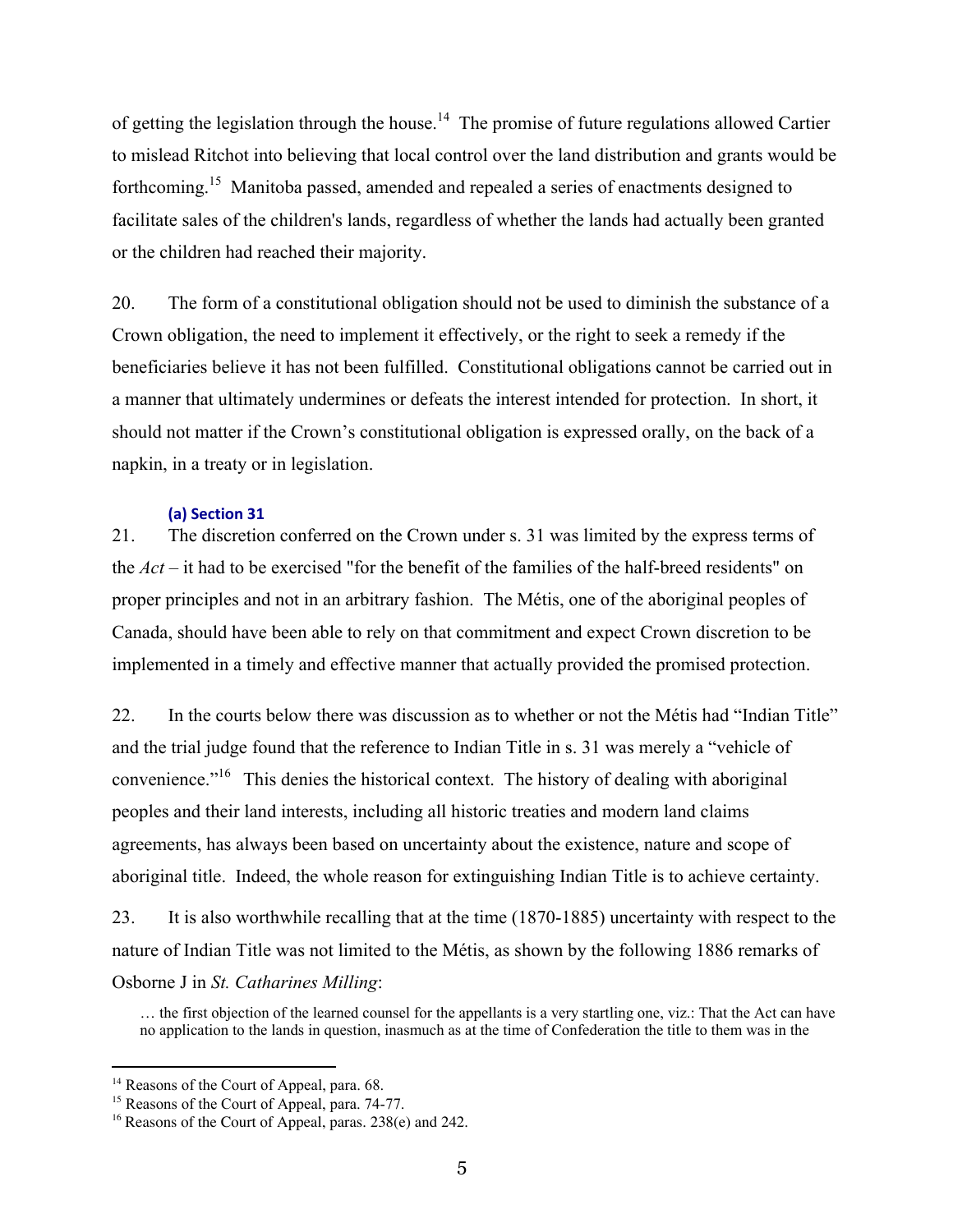Indians ... It would require very strong authority to induce any Court to come to such a conclusion, and ... I think it is the first time that such a contention has been urged in a British Court of Justice. Nor do I think the decisions in the United States warrant any such conclusion. It was stated in *Fletcher v. Peck* … that the Indian title was a mere occupancy for the purpose of hunting. It is not like our tenure, they have no idea of a title to the soil itself. It is over-run by them rather than inhabited … It is a right not to be transferred but extinguished. … Counsel referred to the practice of all civilized nations to deny the right of the Indians to be considered as independent communities having a permanent property in the soil. And it was said in argument that the North American Indians could have acquired no proprietary interest in the vast tract of territory which they wandered over … According to every theory of property the Indians had no individual right to the land; nor had they any collectively, or in their national capacity, for the lands used by each tribe were not used by them in such manner as to prevent their being appropriated by settlers.<sup>17</sup>

24. The plain and express language of s. 31 is sufficient evidence to show that the *quid pro quo* for providing the 1.4 million acres to the Métis was the extinguishment of their legal interest – the Indian title – in the land. Whether a process that ultimately failed to provide the land actually extinguished title, is not the question before this court. If, as we submit, the Crown has unfulfilled obligations with respect to ss. 31, there is uncertainty with respect to whether or not the Indian Title of the Métis has been extinguished. Having said that, it is worth noting that when Canada did not fulfill its Treaty 11 obligations – by failing to provide reserved lands – it engaged in modern land claims and self-government agreements with the Gwich'in, Sahtu and Tlicho as a remedy.

### **(b)** Section 32

25. The purpose of s. 32 was to protect the existing proprietary interests, 85% of which belonged to the Manitoba Métis. The Court of Appeal held that "the obligations associated with s. 32 simply did not arise in the context of the Crown-Aboriginal relationship."18

26. As noted above, the fact that the obligation is expressed in legislation, rather than in a treaty, should not be used as a means of whittling down the obligation. The choice of whether to identify or separate out the Métis from the non-Metis "settlers in the Province" was not within the power of the Red River negotiators. We note that Canada's historic treaties with First Nations also provided protection for existing land interests such as camps, fishing and village sites and often included non-Indians.<sup>19</sup> These facts should not be used in the Métis context to deny the Crown-aboriginal relationship embedded, but unexpressed, in s. 32.

<sup>17</sup> MNO Authorities, Tab 13: *R. v. St. Catharines Milling,* [1886] O.J. No. 108 (ON CA), paras. 48-51.

<sup>&</sup>lt;sup>18</sup> Reasons of the Court of Appeal, para. 722.

<sup>&</sup>lt;sup>19</sup> The Robinson Huron Treaty and Treaty 4 are good examples of the practice of including non-Indians; specifically - half-breeds.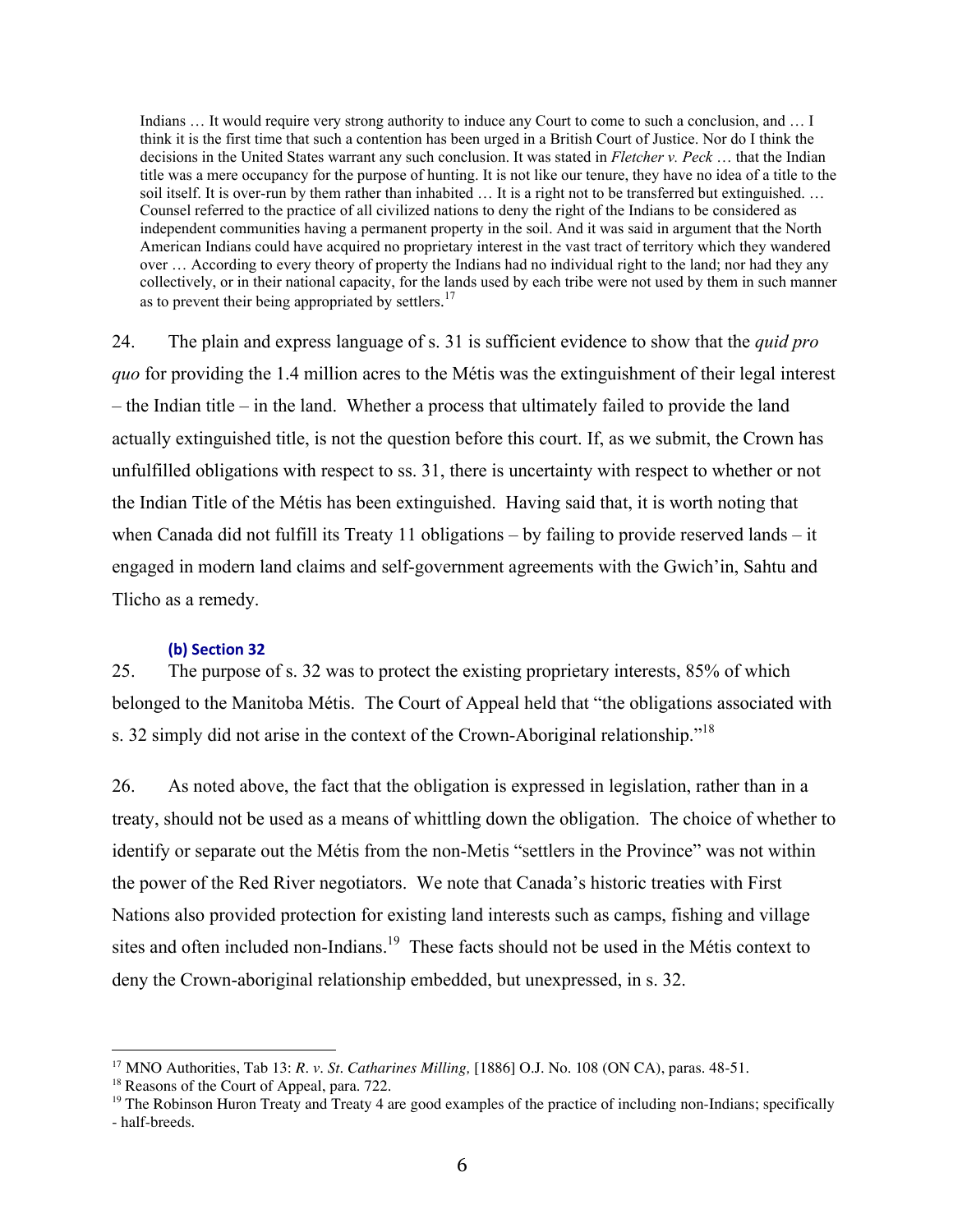27. Most of the existing land holdings were within the settlement belt, which was a two-mile strip in Red River. In 1817, Lord Selkirk's treaty with Indians purported to extinguish the Indian Title of that two-mile strip. In 1871, Canada entered into Treaties One and Two, which are considered to have extinguished the Indian Title in the area of the postage stamp province outside of the two-mile strip.

28. However, the Selkirk Treaty could not have extinguished the Indian Title of the Métis to the two-mile strip, because the Métis were not signatories to the Selkirk Treaty. *R. v. Powley* stands for the legal principle that extinguishment of the Indian title of First Nations does not extinguish the rights of the Métis.

29. Therefore, if the s. 32 obligation is unsatisfied, as submitted by the Appellants, then uncertainty remains, not only with respect to the s. 31 lands, but also with respect to the Indian title of the Métis within the two-mile strip. Uncertainties of this kind strongly suggest the need for extra-judicial remedies guided by declarations of this court.

### **2. Mootness**

 $\overline{a}$ 

30. Constitutional obligations must be given effect, including those resulting from old political compromises. Sections 31 and 32 were designed to protect and sustain the Métis as a people. The long years since 1870 have been marked by a battle on the part of the Métis to prevent the progressive erosion of their identity and culture. They negotiated Manitoba into Confederation on the promise that they would have a land base. The loss of their lands is at the heart of their cultural erosion and vulnerability. There are outstanding obligations with respect to the Métis and their lands, and that unfinished business needs to be attended to.

31. Such arrangements should never be considered moot if their obligations have not been fulfilled.<sup>20</sup> The country was formed on the basis of these compromises. The honour of Canada rests on fulfilling these obligations. Sections. 31 and 32 must be understood in this light.

 $20$  The French language cases provide good examples of this court breathing life into such constitutional provisions, because they reflect compromise arrangements that enabled Confederation, and are therefore foundational agreements of our country. See MNO Authorities, Tab 8: *Mahe v. Alberta*, [1990] 1 S.C.R. 342, para. 37; MNO Authorities, Tab 5: *Doucet-Boudreau v. Nova Scotia (Minister of Education),* [2003] 3 S.C.R. 3, paras. 23-29; MNO Authorities, Tab 7: *Lalonde v. Ontario (Health Services Restructuring Commission),* [2001] O.J. No. 4767, (ON CA), paras. 86 and 114.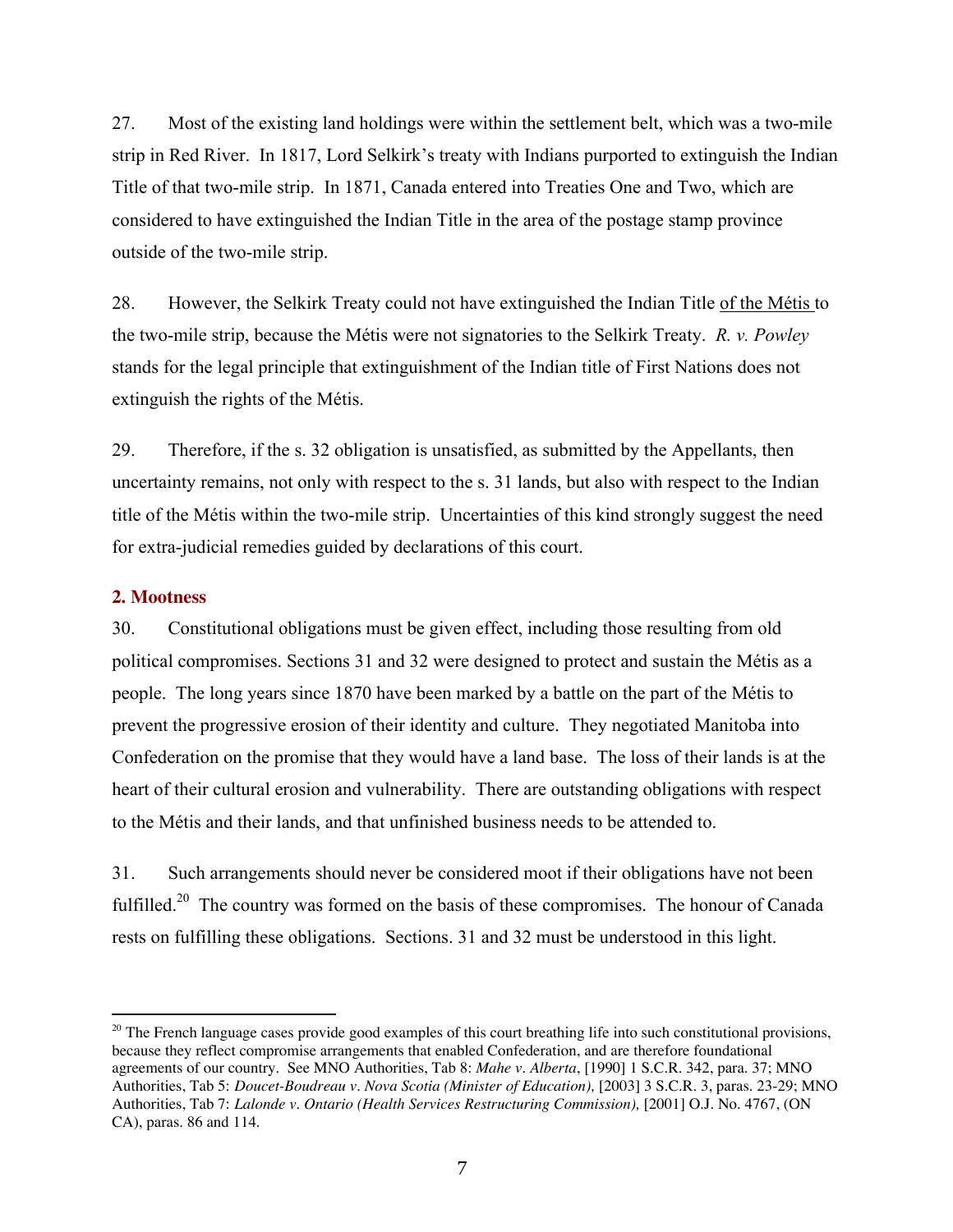32. The Court of Appeal held that the claim for breach of fiduciary duty is barred by limitations.<sup>21</sup> Manitoba argues that the claim with respect to its own ancillary statutes is moot. It is submitted that the Court of Appeal erred when it held that the entire case is moot but actually only applied the mootness analysis to the ancillary Manitoba statutes.<sup>22</sup> The constitutional obligations in the case at bar are not moot or time limited. We note that in this way, the case at bar is similar to other provisions of the *Manitoba Act* that were litigated long after 1870, and which were not subject to limitations, laches or mootness findings. $^{23}$ 

33. Finally, the *vires* of the Manitoba laws is not a moot question, because those laws contributed to the non-fulfillment of the Crown's obligations. Therefore, Manitoba has some continuing responsibility for the unresolved dispute. If the Court grants declaratory relief as requested by the Appellants, that should include this *vires* issue, because the efficacy of any nonjudicial remedy that will be developed as a result of this Court's decision will depend on Manitoba accepting its fair share of responsibility.

# **3. MMF's Standing**

 $\overline{a}$ 

34. The Court of Appeal upheld the trial judge's decision to deny the MMF standing and agreed with the trial judge that the MMF did not meet the criteria for public interest standing.<sup>24</sup> It is submitted that the Court of Appeal erred in determining MMF's standing on the basis of the usual criteria for public interest standing.

35. Presently the courts determine standing using two models – private standing and public interest standing. Much of that law, including the *Canadian Council of Churches* <sup>25</sup> that was relied on by the Court of Appeal in the case at bar, was developed in the context of *Charter*  litigation. Both models are inappropriate when the party seeking standing is the representative body for an aboriginal people asserting collective rights and interests.

# 36. Peter Hogg sets out the restrictions on standing as intended to:

(1) avoid opening the floodgates to unnecessary litigation;

 $21$  Reasons of the Court of Appeal, para. 293. The Court of Appeal, at para. 318, held that the constitutional claims are not subject to any statutory limitations.

<sup>22</sup> Reasons of the Court of Appeal, paras. 368-375.

<sup>&</sup>lt;sup>23</sup> MNO Authorities, Tab 6: *Forest, supra* at note 2, para. 31-32.<br><sup>24</sup> Reasons of the Court of Appeal, paras. 251-268.

<sup>25</sup> MNO Authorities, Tab 2: *Canadian Council of Churches v. Canada (Minister of Employment and Immigration)*, [1992] 1 SCR 236 at paras. 33-36.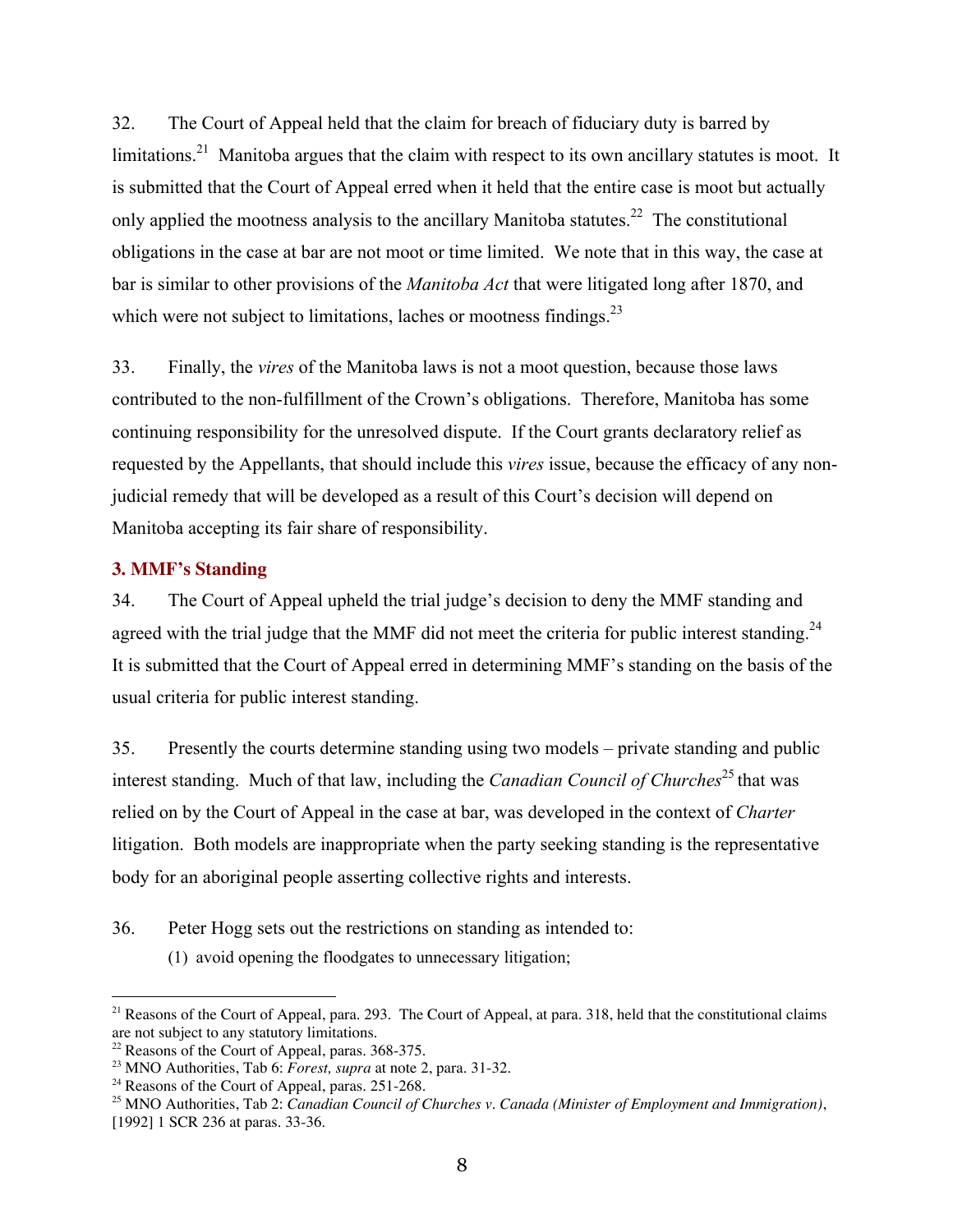- (2) ration the efficient use of scarce judicial resources to real rather than hypothetical cases;
- (3) place limits on judicial power by precluding rulings that are not needed to resolve disputes;
- (4) avoid prejudice to persons affected by a decision but not before the court;
- (5) avoid inadequate representation by parties with no real interest in the outcome; and
- (6) avoid the risk that a court will reach an unwise decision respecting a question that is a hypothetical or abstract and lacking the factual context of a real dispute.<sup>26</sup>

37. In the case at bar it is submitted that none of the points Professor Hogg raises are at issue.

38. In cases involving aboriginal litigants and claims of aboriginal interests, rights or title, standing requirements need to be re-examined. The case law on standing is characterized by uncertainty with respect to aboriginal representative bodies. $27$ 

39. We draw attention to two facts in this regard. First, when the issue before the court involves the interests, rights or title of the aboriginal collective, there is rarely if ever an exact match between the representative body (usually the Band) and the aboriginal members of the collective. That is because the aboriginal collective is not defined by the *Indian Act*. 28 The only situation where the aboriginal representative body actually represents all the rights holders is in modern land claims situation. There, one of the essential negotiated parts of the agreement is the determination of exactly who is a beneficiary of the modern treaty. After the modern agreement is in effect the governing body clearly represents its members.

40. The evidence in the case at bar shows that, although the MMF's membership is not an exact match with the descendants of those entitled to benefit under s. 31 and s. 31, it does represent members who were affected by the issue in the case. It is no accident that of the individual plaintiffs who are either past or present members of MMF's board, such a high percentage (11 out of 17) are descendants. It strains credulity to think that only the past and present board members of MMF would be affected by the case.

41. The MMF has been the principle force behind this case since its inception. Most of the individual plaintiffs were originally MMF Board members.<sup>29</sup> The MMF has funded the action.

<sup>&</sup>lt;sup>26</sup> MNO Authorities, Tab 17: Peter Hogg, *Constitutional Law of Canada*, 5<sup>th</sup> Ed., p. 59.2.

<sup>27</sup> No capacity to sue – MNO Authorities, Tab 9: *Montana Band v. Canada* (1997), 140 FTR, para. 26. Capacity to sue – MNO Authorities, Tab 16: *West Moberly First Nations v. British Columbia*, 2007 BCSC 1324, paras 54-55. MNO Authorities, Tab 1: *Beattie v. R.* [2000] FCJ No. 1920 (TD) at paras 20-21. And see MNO Authorities, Tab 15: *Wahsatnow v. Canada (Minister of Indian Affairs and Northern Development)*, 2002 FCT 2012, paras. 22-23, where the court confirmed than an individual acting on his own behalf cannot enforce a collective right. <sup>28</sup> MNO Authorities, Tab 14: *Tsilhqot-in Nation v. British Columbia*, [2007] B.C.J. No. 2465, paras. 469-470.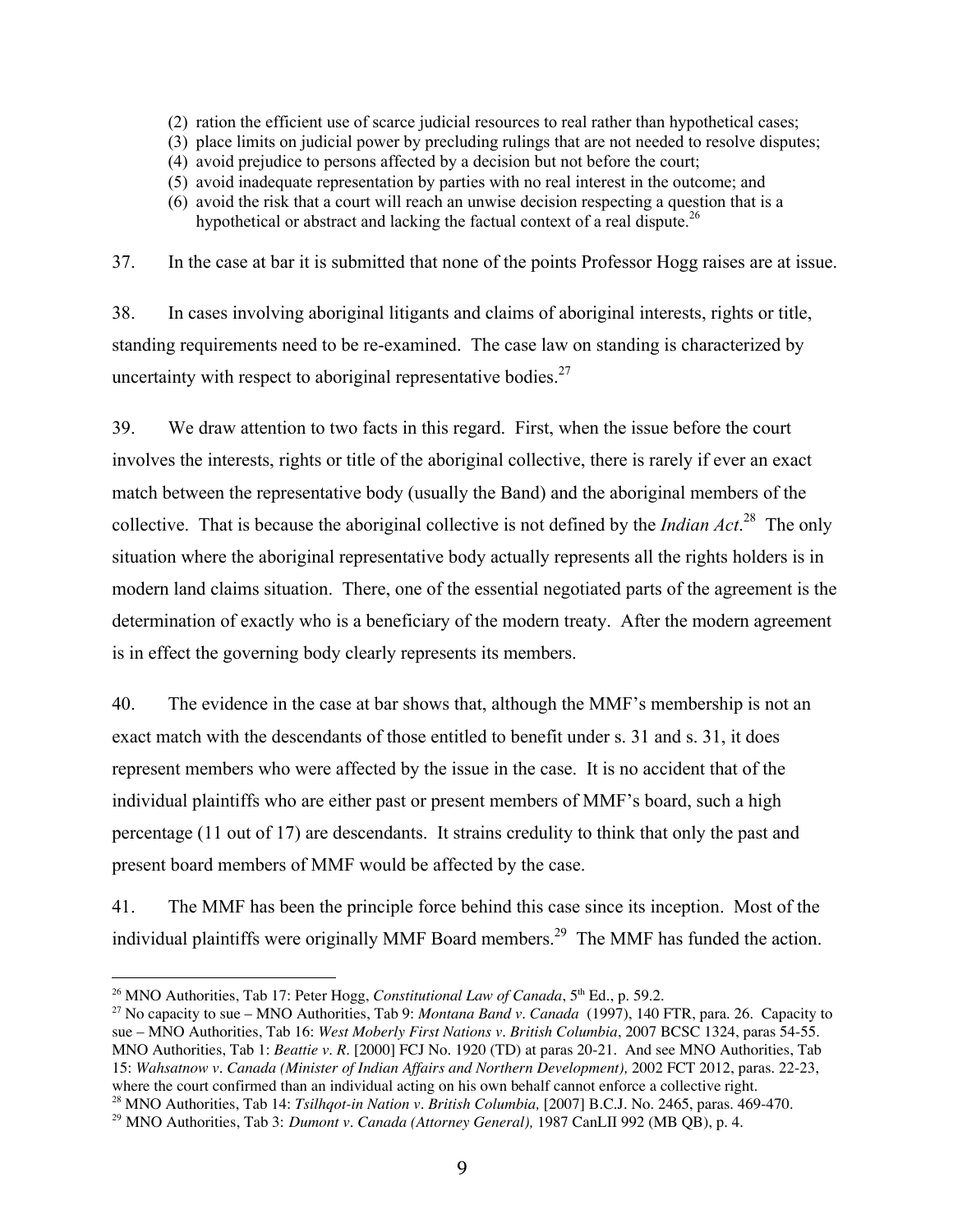Support for 30 years would not be sustained from disinterested members. It is wrong to deny standing to MMF by saying it has no direct interest in the case or because all of its members are not affected. Completely synchronicity between those affected and the representative body is not necessary for standing in this case, as it has not been considered necessary in cases respecting the collective rights of Indian or Inuit peoples.

42. Second, standing principles should reflect the courts' need for the holders of collective rights to be involved. That includes the case at bar, which is framed by the plaintiffs as one of constitutional and fiduciary obligations owed collectively to the Métis of Red River. The defendants seek to limit the issues to the claims of individuals procedurally by objecting to the standing of the collective representative body and substantively by denying that ss. 31 and 32 are obligations owed to the Métis collective. O'Sullivan J in the Manitoba Court of Appeal, said the following:

It has been accepted by everyone that the aboriginal rights could not be lost save by the consent of those who enjoyed them. If the Metis people did not give up their aboriginal rights by agreeing to accept the provisions of the *Manitoba Act* in lieu thereof, then the aboriginal rights of this people must still subsist. But when they state the rights given to them under the *Manitoba Act* were given to them as a people and not simply as individuals, they are met with incomprehension … In my opinion, the plaintiffs are suitable persons to assert the claims of the half-breed people... $^{30}$ 

43. The Métis are a people, and as an aboriginal collective they have the right to choose an entity to represent their collective interests. The individual named plaintiffs in an action such as this are not a substitute for the collective's chosen representative body. It is submitted that this court needs to develop a distinct standing test for representatives of aboriginal collectives.

# **Part 4 – Submissions on Costs**

44. This Intervener makes no submissions on costs.

 $\overline{a}$ 

# **Part 5 – Order Sought**

45. This Intervener supports the Order sought by the Appellants.

<sup>30</sup> MNO Authorities, Tab 4: *Dumont v. Canada (Attorney General),* 1988 CanLII 1372 (MB CA), p. 10-14.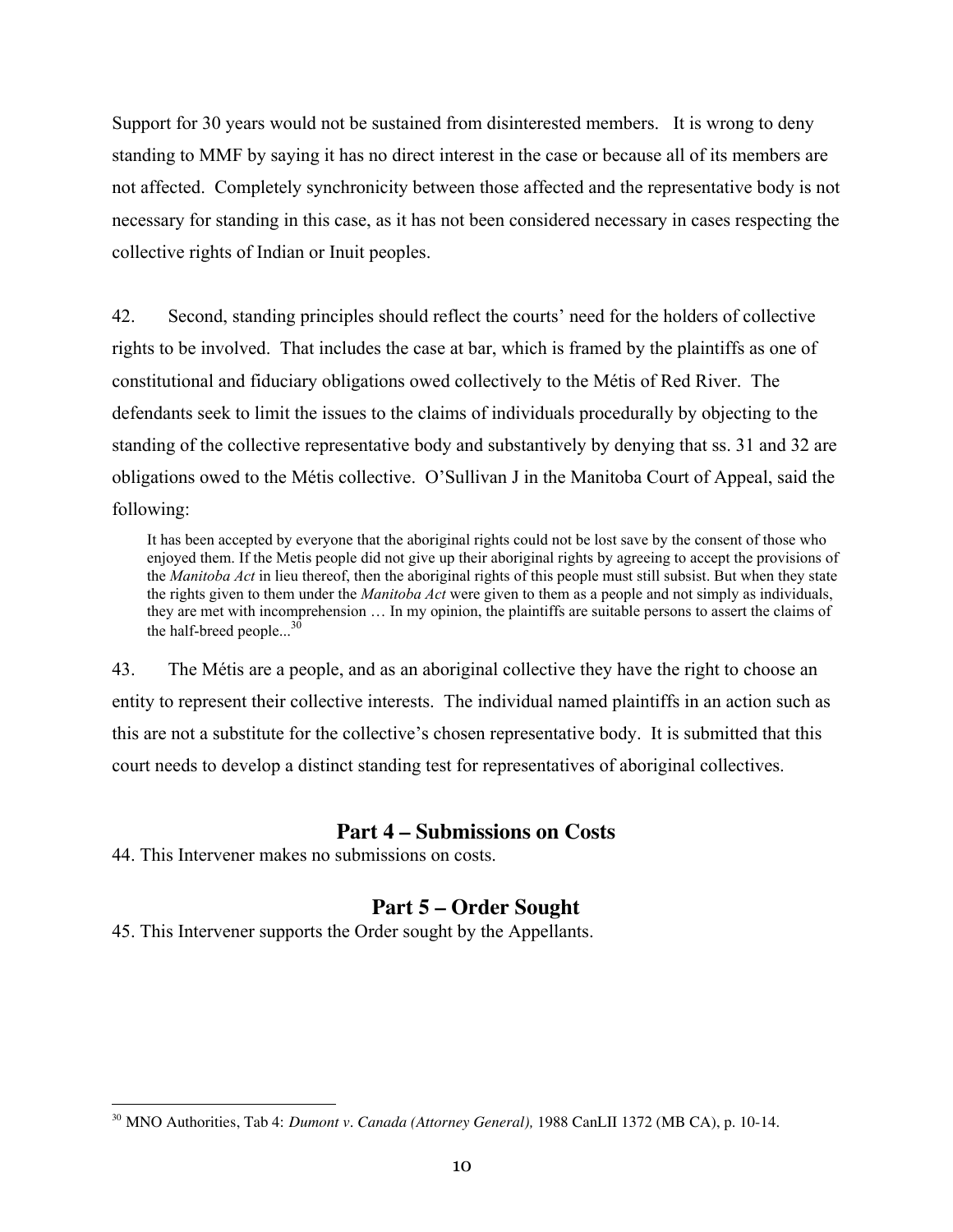All of which is respectfully submitted

Biller

Jan Alige

\_\_\_\_\_\_\_\_\_\_\_\_\_\_\_\_\_ \_\_\_\_\_\_\_\_\_\_\_\_\_\_\_\_ Jean Teillet **Arthur Pape** 

Dated at Vancouver, this 23rd day of November 2011.

Fax: 604 681-3050<br>Email: jteillet@pstlaw.ca LSBC#504151; LSUC#38047L; LSMb#2005088; LSNWT#1597

Counsel for the Applicant, the Métis Nation of Ontario

# **Jean Teillet & Arthur Pape Mr. Dougald E. Brown**

Pape Salter Teillet Nelligan O'Brien Payne LLP 460-220 Cambie Street Suite 15600-50 O'Connor Street<br>Vancouver, BC, V6B 2M9 Ottawa, Ontario, K1P 6L2 Ottawa, Ontario, K1P 6L2<br>Tel: 613 231-8210 Tel: 604 681-3002<br>
Fax: 604 681-3050<br>
Tel: 613 231-8210<br>
Fax: 613 788-3661 Email: dougald.brown@nelligan.ca

> Ottawa Agent for the Applicant, the Métis Nation of Ontario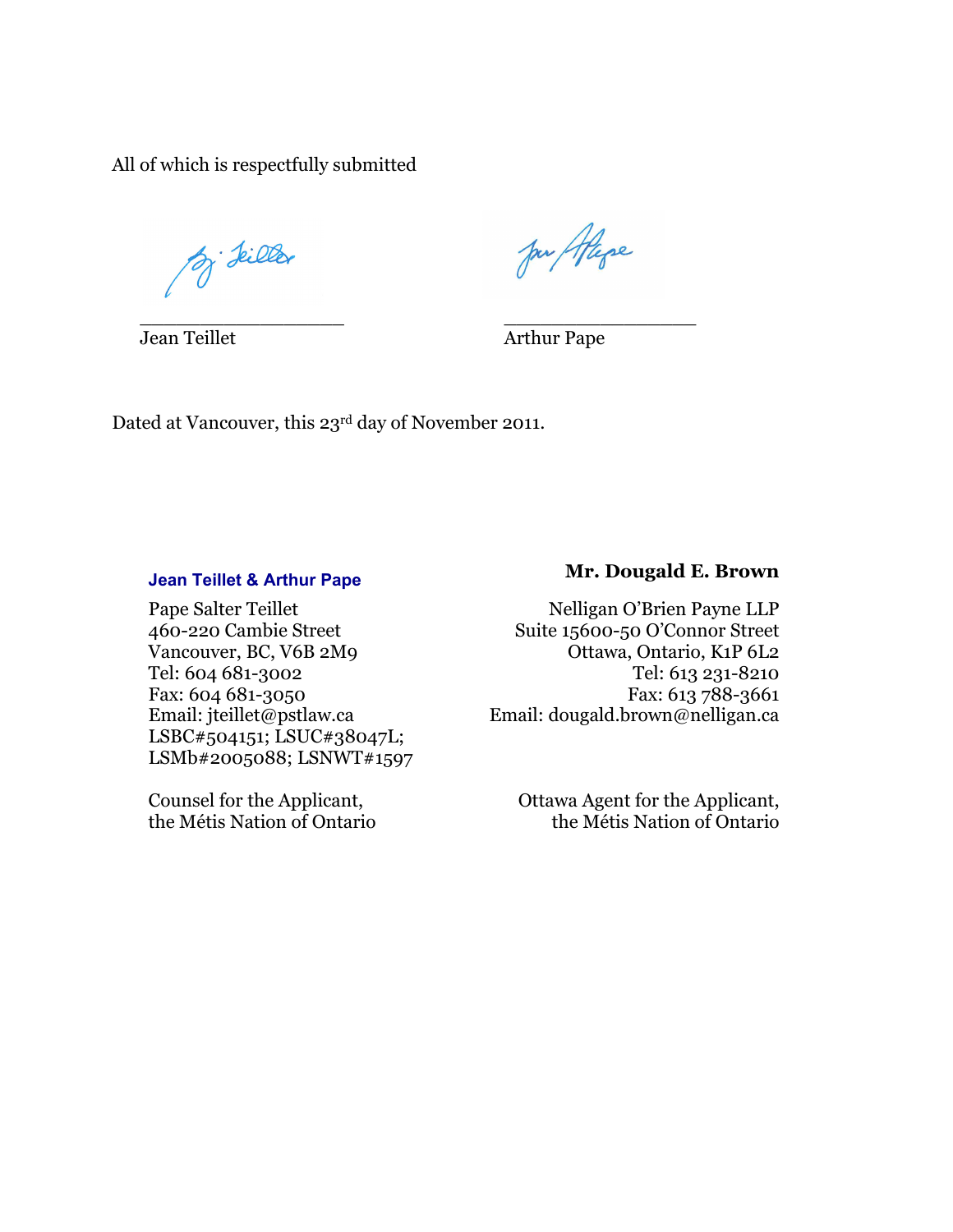| Tab            | Case                                                               | Para. in          |
|----------------|--------------------------------------------------------------------|-------------------|
|                |                                                                    | <b>Memorandum</b> |
|                |                                                                    | of Law            |
| $\mathbf{1}$   | <i>Beattie v. R.</i> [2000] FCJ No. 1920 (TD)                      | 39                |
| $\overline{2}$ | Canadian Council of Churches v. Canada (Minister of Employment     | 36                |
|                | and Immigration), [1992] 1 SCR 236                                 |                   |
| $\overline{3}$ | Dumont v. Canada (Attorney General), 1987 CanLII 992 (MB QB)       | 8,42              |
| $\overline{4}$ | Dumont v. Canada (Attorney General), 1988 CanLII 1372 (MB          | 43                |
|                | $CA)$ ,                                                            |                   |
| 5              | Doucet-Boudreau v. Nova Scotia (Minister of Education), [2003] 3   | 32                |
|                | S.C.R. 3,                                                          |                   |
| 6              | Forest v. AG Manitoba, [1979] M.J. No. 78                          | 2, 10, 32         |
| $\overline{7}$ | Lalonde v. Ontario (Health Services Restructuring Commission),     | 32                |
|                | [2001] O.J. No. 4767 (ON CA)                                       |                   |
| 8              | Mahe v. Alberta, [1990] 1 S.C.R. 342                               | 12, 32            |
| 9              | Montana Band v. Canada (1997), 140 FTR                             | 39                |
| 10             | Re: Authority of Parliament in relation to the Upper House, [1980] | 10                |
|                | 1 SCR 54                                                           |                   |
| 11             | R. v. Blais, [2003] 2 S.C.R. 236                                   | 1                 |
| 12             | R. v. Goodon, 2008 MBPC 59                                         | $\overline{4}$    |
| 13             | R. v. St. Catharines Milling and Lumber Co., [1886] O.J. No. 108   | 23                |
|                | (Ont. CA)                                                          |                   |
| 14             | Tsilhqot-in Nation v. British Columbia, [2007] B.C.J. 2465         | 40                |
| 15             | Wahsatnow v. Canada (Minister of Indian Affairs and Northern       | 39                |
|                | Development), 2002 FCT 2012                                        |                   |
| 16             | West Moberly First Nations v. British Columbia, 2007 BCSC 1324,    | 39                |
| 17             | Peter Hogg, Constitutional Law of Canada, 5 <sup>th</sup> Ed.,     | 37                |

# **Part 6 – Table of Authorities**